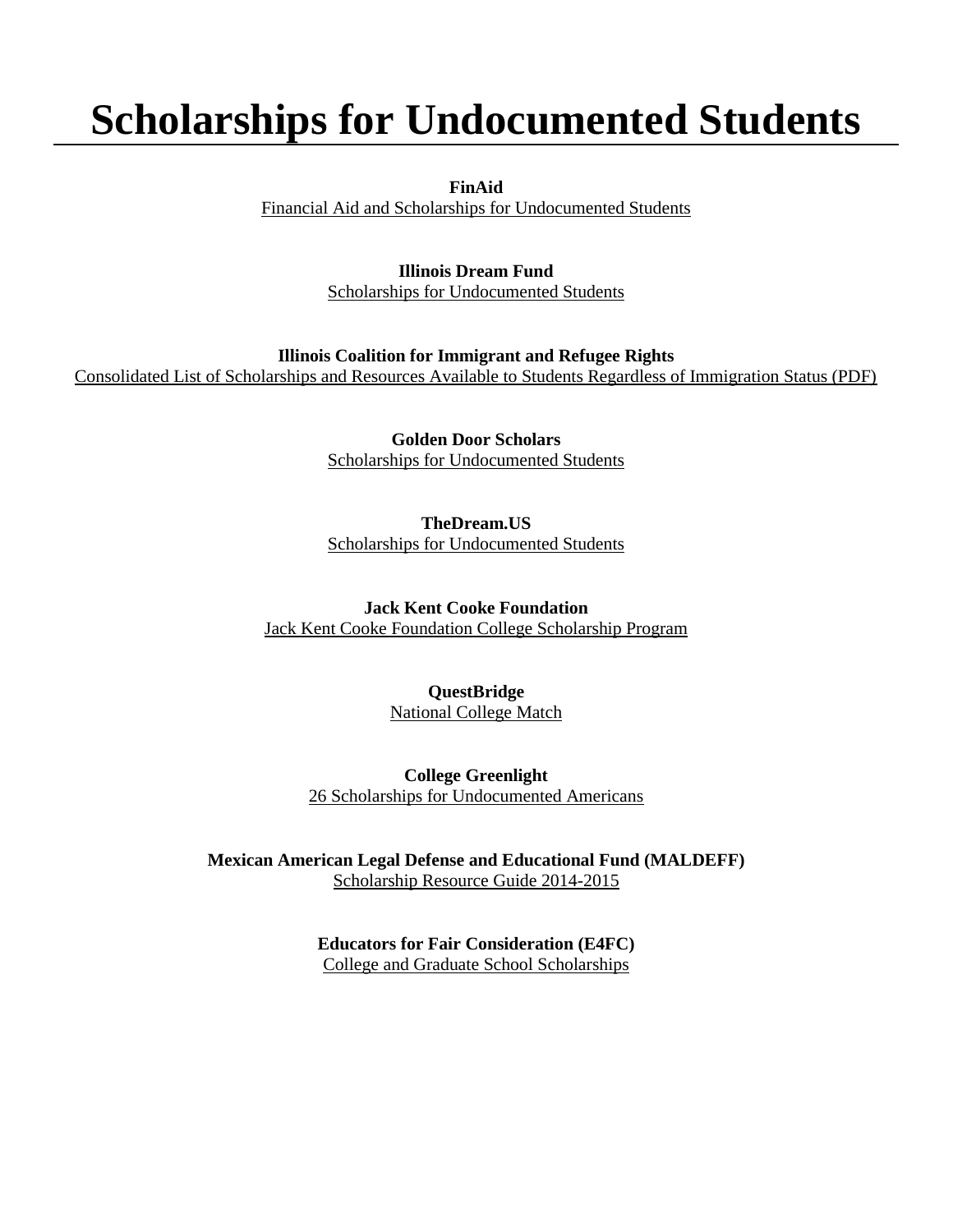# **Financial Information for Rise Act Students**

# **Retention of Illinois Students & Equity (RISE) Act**

The [Retention of Illinois Students & Equity \(RISE\) Act](https://www.isac.org/students/before-college/financial-aid-planning/retention-of-illinois-rise-act/) allows eligible undocumented students who are disqualified from federal financial aid to apply for state financial aid, including programs administered by ISAC.

The [Alternative Application for Illinois Financial Aid](https://www.isac.org/students/before-college/financial-aid-planning/retention-of-illinois-rise-act/#Application) provides a pathway for these qualified students to apply for a Monetary Award Program (MAP) grant, the state's largest need-based grant program for low-income college students.

#### **Eligible Noncitizens**

Illinois residents who do not meet the federal definition of eligible noncitizen, but who meet the state criteria, as defined in ISAC's Administrative Rules, are eligible to apply for state financial aid.

From ISAC Administrative Rules, General Provisions, Section 2700.20, Definitions:

- "Eligible Noncitizen" A noncitizen who is eligible for federal student assistance pursuant to section 484 of the HEA (20 USC 1091); *or a noncitizen or person who is not a permanent resident of the United States, who does not meet the eligibility criteria for federal student assistance pursuant to section 484 of the HEA but who meets all of the following criteria:*
	- o *the individual resided with his or her parent or guardian while attending a public or private high school in this State;*
	- o *the individual graduated from a public or private high school or received the equivalent of a high school diploma in this State;*
	- o *the individual attended school in this State for at least 3 years as of the date the individual graduated from high school or received the equivalent of a high school diploma in this State;*
	- o *the individual provides an affidavit stating that the individual will file an application to become a permanent resident of the United States at the earliest opportunity the individual is eligible to do so; and*
	- o *the individual has not established a residence outside of this State.*

If you meet the eligibility criteria listed above, you are eligible to apply for state financial aid. For information on the federal definition of eligible noncitizen, visit the [Federal Student Aid](https://studentaid.gov/understand-aid/eligibility/requirements/non-us-citizens) website. **Non-Eligible Noncitizens**

A noneligible noncitizen is a student who does not meet either the federal or the state definition of eligible noncitizen, and therefore is not eligible to apply for ISAC programs. However, there may be other options available, and you are encouraged to visit the resources listed below.

# **Deferred Action for Childhood Arrivals (DACA)**

DACA is a program through which undocumented young people brought to this country by their parents could get a temporary reprieve from deportation and receive permission to work, study and obtain driver's licenses. DACA participants voluntarily signed up for the program through the U.S. Citizenship and Immigration Services (USCIS), and their status was renewable every two years.

On September 5, 2017, it was announced that the Deferred Action for Childhood Arrivals (DACA) policy would be rescinded, with a six-month wind-down, during which no new applications were to be accepted under the program.

For information about financial aid eligibility as a [DACA student,](https://studentaid.gov/understand-aid/eligibility/requirements/non-us-citizens#daca-fafsa) visit the U.S. Department of Education's Student Aid website.

#### **Questions and Answers for Undocumented Students**

**Q. If I have been granted Deferred Action for Childhood Arrivals (DACA), am I eligible for federal student aid?**